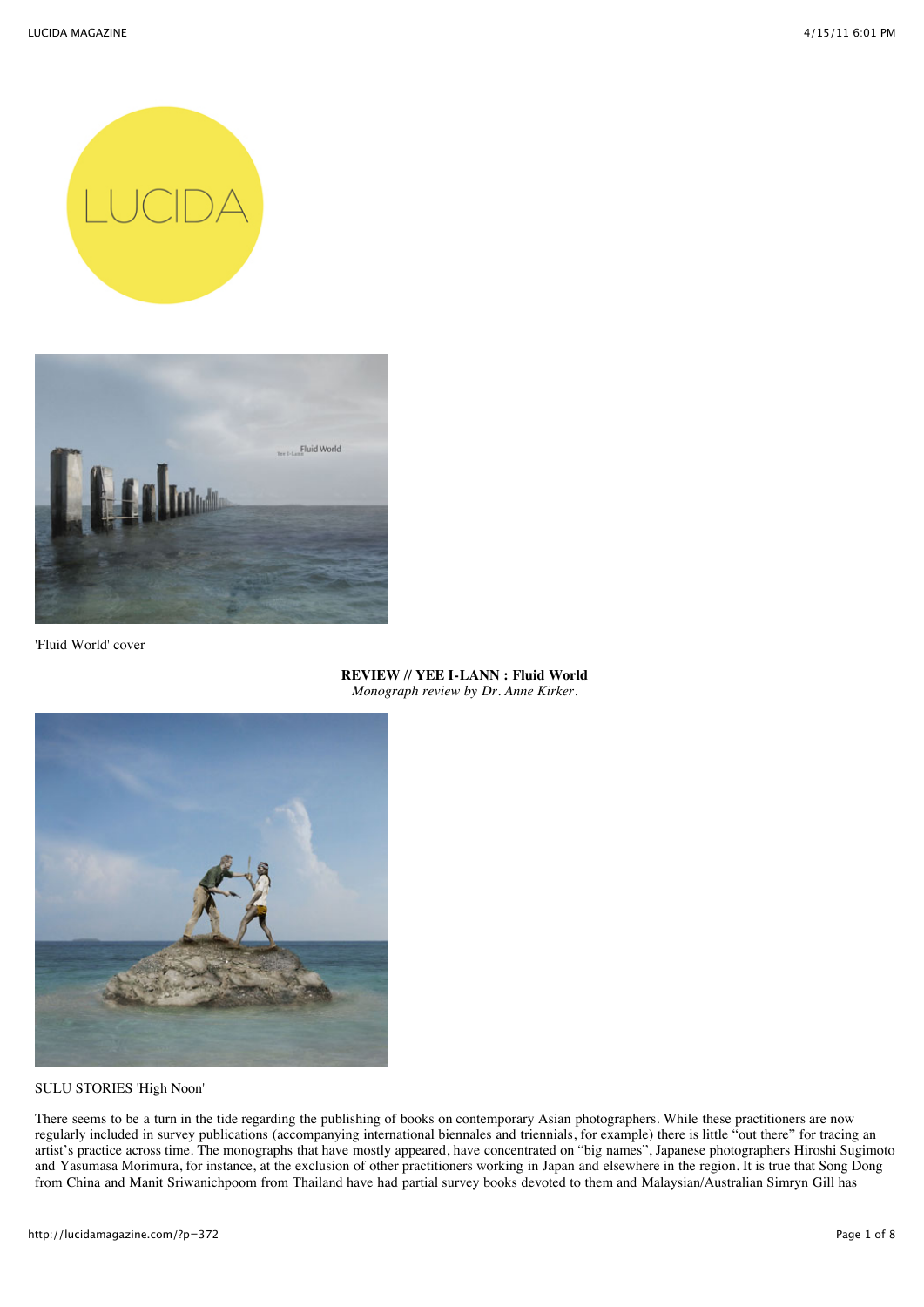recently been treated to a catalogue covering a comprehensive show on her at Queensland Gallery of Modern Art, but that is all I can readily think of. Mostly photographers whose upbringing has been Euro-American are those favoured with substantial books devoted to them alone.

That is why it was such a joy to see a full – page advertisement in **Flash Art** (February 2009) of Yee I-Lann's *Song of the Keris* from her 2005 photographic series 'Sulu Stories'. It had been placed by Primo Marell Gallery in Milan, used to showcase its commitment to Contemporary Southeast Asian artists. Then in late 2010, Valentine Willie Fine Art, in conjunction with Malaysia's Rogue Art published `Fluid World', which through 170 pages of excellent essays and full-page colour illustrations traced the work of mid-career artist Yee I-Lann.

While I have spent time in Kuala Lumpur during the past decade, I have never fully appreciated the complexity of Malaysia's distinctive cultures. And aside from the "Anwar affair", this territory hardly registers in the press in Australia as being socially and politically complex and at times contested within its borders. That is why the reader of conversations with Yee on "identity" and "place" published in `Fluid World' are so revealing of not only the constructed nature of her imagery but by extension of Sabah (where she grew up), and of Malaysia as a whole (where Malay, Chinese and Indian co-exist). She is herself a cross-cultural individual having a white New Zealander mother and a Sino-Kadazan father. Furthermore, she took her art school training in Australia and from time to time returns here.

Therefore not surprisingly, Yee works with digitally manipulated photographs, and more recently photo-mediated batiks, that construct her multicultural identity in relation to the globalised world. Her memories of Sulu (the land opposite where she grew up) are realised through seascapes peopled with

men and women in traditional dress, and through animals that evoke ancient legends as well as colonial infiltration. The surreal juxtapositions of local and colonial customs in these 2005 `Sulu Stories' photographs came to prominence in the following year's Singapore Biennale. However, earlier, in 1999 she represented Malaysia in the third APT in Brisbane with her 'Malaysian Vintage' portraits of 1997.

`Fluid World' is an apt title for this artist as Yee has also freely involved herself with work that is hybrid in the multi-media sense. For instance, this book addresses Yee's involvement in the late 1990s and early 2000s with The Substation in Singapore through her collaborative installations. One was with labDNA called 'BUY'. Here she explains, "In October 2001 Singapore was at the height of their worst-ever recession. We wanted to make a project that addressed the culture of consumption and the consumption of culture." Rather than photographs, Yee and her collaborators constructed an environment of hanging white plastic bags with the word "consumption" printed on each. A sound-track of street sounds infused the space.



'A Rousing Account of Migration in the Language of the Sea'



'Kopivosian'

Yee's `Kinabalu Series'(2007) of constructed digital photographs in colour once again shows how the artist both engages with the socio-political realities of the moment with memories of the past, in connection with Malaysia and its near neighbours. Here Sabah's landscape is articulated through the placement of various familiar "characters" posed going about their daily affairs in front of Mount Kinabalu, the only fixture in a rapidly changing scenario for this particular place. To my mind, this artist's passionate engagement with the impact of competing interests in the region she lives is